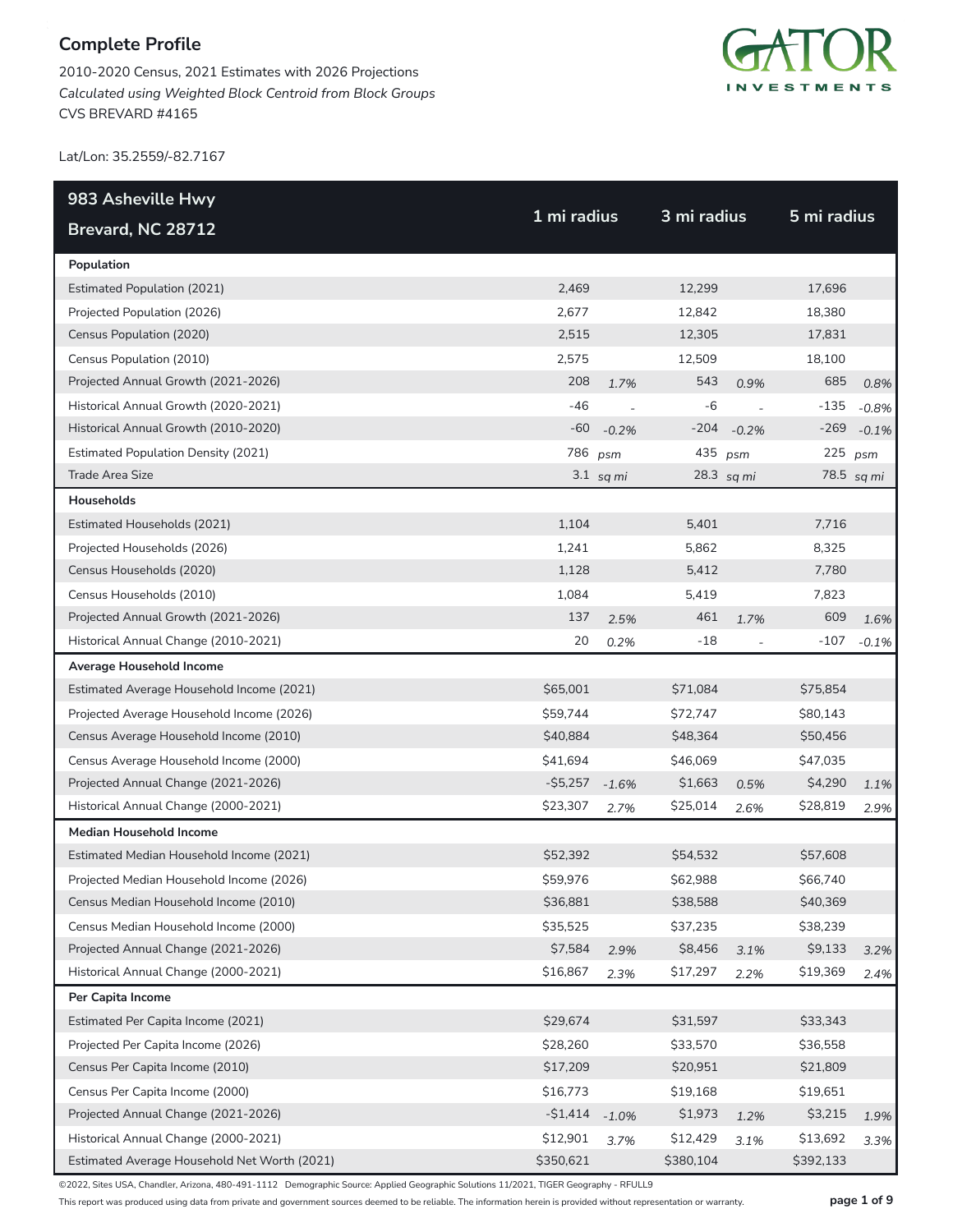2010-2020 Census, 2021 Estimates with 2026 Projections *Calculated using Weighted Block Centroid from Block Groups* CVS BREVARD #4165



Lat/Lon: 35.2559/-82.7167

| 983 Asheville Hwy                             | 1 mi radius |             |                | 3 mi radius |              |             |  |
|-----------------------------------------------|-------------|-------------|----------------|-------------|--------------|-------------|--|
| Brevard, NC 28712                             |             |             |                |             | 5 mi radius  |             |  |
| <b>Race and Ethnicity</b>                     |             |             |                |             |              |             |  |
| Total Population (2021)                       | 2,469       |             | 12,299         |             | 17,696       |             |  |
| White (2021)                                  | 1,948       | 78.9%       | 9,705          | 78.9%       | 14,438       | 81.6%       |  |
| Black or African American (2021)              | 110         | 4.4%        | 691            | 5.6%        | 893          | 5.0%        |  |
| American Indian or Alaska Native (2021)       | 6           | 0.2%        | 41             | 0.3%        | 70           | 0.4%        |  |
| Asian (2021)                                  | 123         | 5.0%        | 596            | 4.8%        | 621          | 3.5%        |  |
| Hawaiian or Pacific Islander (2021)           | 8           | 0.3%        | 22             | 0.2%        | 26           | 0.1%        |  |
| Other Race (2021)                             | 107         | 4.3%        | 446            | 3.6%        | 561          | 3.2%        |  |
| Two or More Races (2021)                      | 167         | 6.8%        | 797            | 6.5%        | 1,087        | 6.1%        |  |
| Population < 18 (2021)                        |             | 391 15.8%   | 2,025          | 16.5%       |              | 3,015 17.0% |  |
| White Not Hispanic                            | 239         | 61.0%       |                | 1,311 64.7% | 2,053        | 68.1%       |  |
| <b>Black or African American</b>              | 31          | 7.8%        | 157            | 7.7%        | 204          | 6.8%        |  |
| Asian                                         | 7           | 1.8%        | 23             | 1.1%        | 28           | 0.9%        |  |
| Other Race Not Hispanic                       | 49          | 12.5%       |                | 240 11.8%   | 340          | 11.3%       |  |
| Hispanic                                      | 66          | 16.9%       | 295            | 14.6%       | 390          | 12.9%       |  |
| Not Hispanic or Latino Population (2021)      |             | 2,264 91.7% | 11,417 92.8%   |             | 16,556 93.6% |             |  |
| Not Hispanic White                            | 1,892       | 83.6%       | 9,430          | 82.6%       | 14,064       | 84.9%       |  |
| Not Hispanic Black or African American        | 106         | 4.7%        | 682            | 6.0%        | 882          | 5.3%        |  |
| Not Hispanic American Indian or Alaska Native | 5           | 0.2%        | 33             | 0.3%        | 55           | 0.3%        |  |
| Not Hispanic Asian                            | 120         | 5.3%        | 585            | 5.1%        | 607          | 3.7%        |  |
| Not Hispanic Hawaiian or Pacific Islander     | 8           | 0.4%        | 22             | 0.2%        | 26           | 0.2%        |  |
| Not Hispanic Other Race                       | 14          | 0.6%        | 79             | 0.7%        | 113          | 0.7%        |  |
| Not Hispanic Two or More Races                | 119         | 5.2%        | 588            | 5.1%        | 810          | 4.9%        |  |
| Hispanic or Latino Population (2021)          | 205         | 8.3%        | 882            | 7.2%        | 1,140        | 6.4%        |  |
| Hispanic White                                | 56          | 27.3%       | 275            | 31.2%       | 375          | 32.9%       |  |
| Hispanic Black or African American            | 4           | 1.8%        | 10             | 1.1%        | 11           | 1.0%        |  |
| Hispanic American Indian or Alaska Native     | 2           | 0.7%        | 9              | 1.0%        | 15           | 1.3%        |  |
| Hispanic Asian                                | 3           | 1.4%        | $11\,$         | 1.3%        | $14\,$       | 1.3%        |  |
| Hispanic Hawaiian or Pacific Islander         |             |             | $\overline{a}$ |             |              |             |  |
| Hispanic Other Race                           | 93          | 45.2%       | 368            | 41.7%       | 449          | 39.3%       |  |
| Hispanic Two or More Races                    | 48          | 23.5%       | 209            | 23.7%       | 277          | 24.3%       |  |
| Not Hispanic or Latino Population (2020)      |             | 2,338 93.0% | 11,528 93.7%   |             | 16,784 94.1% |             |  |
| Hispanic or Latino Population (2020)          | 177         | 7.0%        | 776            | 6.3%        | 1,047        | 5.9%        |  |
| Not Hispanic or Latino Population (2010)      | 2,444       | 94.9%       | 11,988         | 95.8%       | 17,469       | 96.5%       |  |
| Hispanic or Latino Population (2010)          | 131         | 5.1%        | 521            | 4.2%        | 631          | 3.5%        |  |
| Not Hispanic or Latino Population (2026)      | 2,443       | 91.3%       | 11,869         | 92.4%       | 17,127 93.2% |             |  |
| Hispanic or Latino Population (2026)          | 233         | 8.7%        | 974            | 7.6%        | 1,253        | 6.8%        |  |
| Projected Annual Growth (2021-2026)           | 29          | 2.8%        | 92             | 2.1%        | 113          | 2.0%        |  |
| Historical Annual Growth (2010-2020)          | 46          | 3.5%        | 256            | 4.9%        | 416          | 6.6%        |  |

©2022, Sites USA, Chandler, Arizona, 480-491-1112 Demographic Source: Applied Geographic Solutions 11/2021, TIGER Geography - RFULL9

This report was produced using data from private and government sources deemed to be reliable. The information herein is provided without representation or warranty. **page 2 of 9**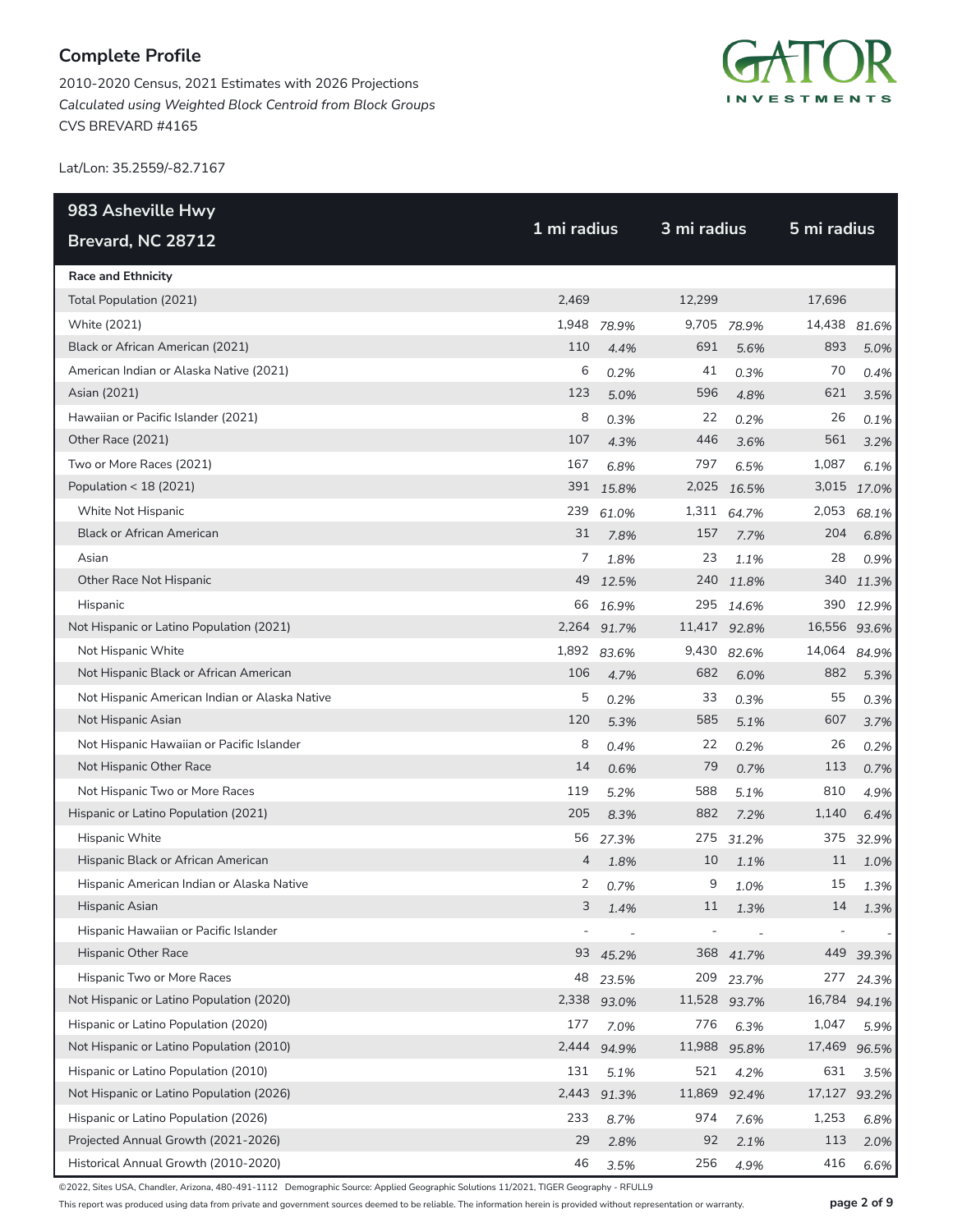2010-2020 Census, 2021 Estimates with 2026 Projections *Calculated using Weighted Block Centroid from Block Groups* CVS BREVARD #4165



Lat/Lon: 35.2559/-82.7167

| 983 Asheville Hwy                     |             |             | 3 mi radius |             | 5 mi radius |             |
|---------------------------------------|-------------|-------------|-------------|-------------|-------------|-------------|
| Brevard, NC 28712                     | 1 mi radius |             |             |             |             |             |
| <b>Total Age Distribution (2021)</b>  |             |             |             |             |             |             |
| <b>Total Population</b>               | 2,469       |             | 12,299      |             | 17,696      |             |
| Age Under 5 Years                     | 119         | 4.8%        | 601         | 4.9%        | 886         | 5.0%        |
| Age 5 to 9 Years                      | 106         | 4.3%        | 576         | 4.7%        | 858         | 4.9%        |
| Age 10 to 14 Years                    | 118         | 4.8%        | 587         | 4.8%        | 870         | 4.9%        |
| Age 15 to 19 Years                    | 133         | 5.4%        | 744         | 6.0%        | 1,003       | 5.7%        |
| Age 20 to 24 Years                    | 193         | 7.8%        | 866         | 7.0%        | 1,095       | 6.2%        |
| Age 25 to 29 Years                    | 116         | 4.7%        | 578         | 4.7%        | 839         | 4.7%        |
| Age 30 to 34 Years                    | 116         | 4.7%        | 596         | 4.8%        | 881         | 5.0%        |
| Age 35 to 39 Years                    | 115         | 4.6%        | 569         | 4.6%        | 834         | 4.7%        |
| Age 40 to 44 Years                    | 79          | 3.2%        | 544         | 4.4%        | 839         | 4.7%        |
| Age 45 to 49 Years                    | 100         | 4.0%        | 553         | 4.5%        | 830         | 4.7%        |
| Age 50 to 54 Years                    | 96          | 3.9%        | 591         | 4.8%        | 911         | 5.1%        |
| Age 55 to 59 Years                    | 113         | 4.6%        | 692         | 5.6%        | 1,076       | 6.1%        |
| Age 60 to 64 Years                    | 144         | 5.8%        | 826         | 6.7%        | 1,251       | 7.1%        |
| Age 65 to 69 Years                    | 184         | 7.5%        | 924         | 7.5%        | 1,359       | 7.7%        |
| Age 70 to 74 Years                    | 172         | 6.9%        | 880         | 7.2%        | 1,299       | 7.3%        |
| Age 75 to 79 Years                    | 175         | 7.1%        | 786         | 6.4%        | 1,110       | 6.3%        |
| Age 80 to 84 Years                    | 149         | 6.1%        | 646         | 5.3%        | 847         | 4.8%        |
| Age 85 Years or Over                  | 241         | 9.8%        | 740         | 6.0%        | 908         | 5.1%        |
| Median Age                            | 50.7        |             | 47.9        |             | 48.0        |             |
| Age 19 Years or Less                  |             | 476 19.3%   |             | 2,508 20.4% |             | 3,617 20.4% |
| Age 20 to 64 Years                    |             | 1,071 43.4% |             | 5,814 47.3% |             | 8,555 48.3% |
| Age 65 Years or Over                  |             | 922 37.3%   |             | 3,977 32.3% |             | 5,523 31.2% |
| <b>Female Age Distribution (2021)</b> |             |             |             |             |             |             |
| Female Population                     |             | 1,349 54.6% | 6,577       | 53.5%       |             | 9,346 52.8% |
| Age Under 5 Years                     | 71          | 5.2%        | 324         | 4.9%        | 475         | 5.1%        |
| Age 5 to 9 Years                      | 48          | 3.6%        | 277         | 4.2%        | 405         | 4.3%        |
| Age 10 to 14 Years                    | 56          | 4.2%        | 291         | 4.4%        | 425         | 4.6%        |
| Age 15 to 19 Years                    | 67          | 5.0%        | 348         | 5.3%        | 464         | 5.0%        |
| Age 20 to 24 Years                    | 84          | 6.2%        | 395         | 6.0%        | 508         | 5.4%        |
| Age 25 to 29 Years                    | 59          | 4.4%        | 303         | 4.6%        | 424         | 4.5%        |
| Age 30 to 34 Years                    | 64          | 4.8%        | 301         | 4.6%        | 447         | 4.8%        |
| Age 35 to 39 Years                    | 52          | 3.9%        | 293         | 4.5%        | 433         | 4.6%        |
| Age 40 to 44 Years                    | 42          | 3.1%        | 272         | 4.1%        | 428         | 4.6%        |
| Age 45 to 49 Years                    | 47          | 3.5%        | 290         | 4.4%        | 441         | 4.7%        |
| Age 50 to 54 Years                    | 42          | 3.1%        | 313         | 4.8%        | 481         | 5.2%        |
| Age 55 to 59 Years                    | 59          | 4.4%        | 358         | 5.4%        | 554         | 5.9%        |
| Age 60 to 64 Years                    | 74          | 5.5%        | 435         | 6.6%        | 653         | 7.0%        |
| Age 65 to 69 Years                    | 103         | 7.6%        | 536         | 8.2%        | 773         | 8.3%        |
| Age 70 to 74 Years                    | 96          | 7.1%        | 477         | 7.3%        | 692         | 7.4%        |
| Age 75 to 79 Years                    | 115         | 8.5%        | 481         | 7.3%        | 639         | 6.8%        |
| Age 80 to 84 Years                    | 90          | 6.7%        | 365         | 5.6%        | 488         | 5.2%        |
| Age 85 Years or Over                  |             | 178 13.2%   | 518         | 7.9%        | 617         | 6.6%        |
| Female Median Age                     | 57.1        |             | 52.2        |             | 51.4        |             |
| Age 19 Years or Less                  |             | 243 18.0%   |             | 1,239 18.8% |             | 1,769 18.9% |
| Age 20 to 64 Years                    |             | 524 38.9%   |             | 2,960 45.0% |             | 4,368 46.7% |
| Age 65 Years or Over                  |             | 582 43.1%   |             | 2,378 36.2% |             | 3,209 34.3% |

©2022, Sites USA, Chandler, Arizona, 480-491-1112 Demographic Source: Applied Geographic Solutions 11/2021, TIGER Geography - RFULL9

This report was produced using data from private and government sources deemed to be reliable. The information herein is provided without representation or warranty. **page 3 of 9**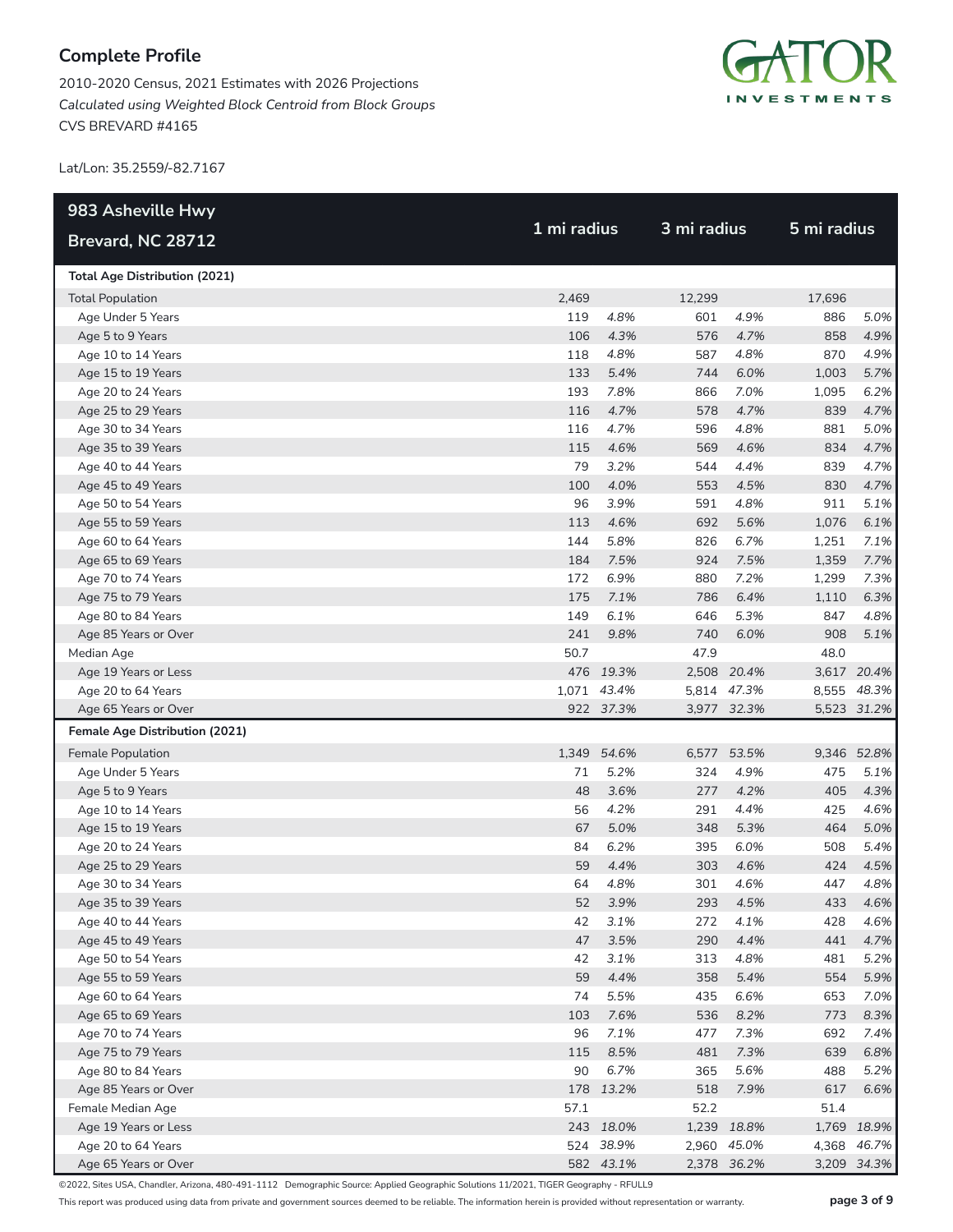2010-2020 Census, 2021 Estimates with 2026 Projections *Calculated using Weighted Block Centroid from Block Groups* CVS BREVARD #4165



Lat/Lon: 35.2559/-82.7167

| 983 Asheville Hwy            |             |             |             |             | 5 mi radius |             |  |
|------------------------------|-------------|-------------|-------------|-------------|-------------|-------------|--|
| Brevard, NC 28712            | 1 mi radius |             | 3 mi radius |             |             |             |  |
| Male Age Distribution (2021) |             |             |             |             |             |             |  |
| Male Population              |             | 1,120 45.4% |             | 5,722 46.5% |             | 8,350 47.2% |  |
| Age Under 5 Years            | 48          | 4.3%        | 277         | 4.8%        | 411         | 4.9%        |  |
| Age 5 to 9 Years             | 58          | 5.2%        | 299         | 5.2%        | 454         | 5.4%        |  |
| Age 10 to 14 Years           | 62          | 5.5%        | 296         | 5.2%        | 444         | 5.3%        |  |
| Age 15 to 19 Years           | 66          | 5.9%        | 396         | 6.9%        | 539         | 6.5%        |  |
| Age 20 to 24 Years           | 109         | 9.7%        | 470         | 8.2%        | 587         | 7.0%        |  |
| Age 25 to 29 Years           | 56          | 5.0%        | 275         | 4.8%        | 415         | 5.0%        |  |
| Age 30 to 34 Years           | 52          | 4.6%        | 295         | 5.1%        | 435         | 5.2%        |  |
| Age 35 to 39 Years           | 62          | 5.6%        | 276         | 4.8%        | 401         | 4.8%        |  |
| Age 40 to 44 Years           | 37          | 3.3%        | 272         | 4.8%        | 411         | 4.9%        |  |
| Age 45 to 49 Years           | 53          | 4.7%        | 263         | 4.6%        | 388         | 4.7%        |  |
| Age 50 to 54 Years           | 54          | 4.8%        | 277         | 4.8%        | 429         | 5.1%        |  |
| Age 55 to 59 Years           | 54          | 4.8%        | 334         | 5.8%        | 522         | 6.3%        |  |
| Age 60 to 64 Years           | 70          | 6.2%        | 392         | 6.8%        | 599         | 7.2%        |  |
| Age 65 to 69 Years           | 81          | 7.2%        | 388         | 6.8%        | 586         | 7.0%        |  |
| Age 70 to 74 Years           | 76          | 6.8%        | 403         | 7.1%        | 607         | 7.3%        |  |
| Age 75 to 79 Years           | 60          | 5.4%        | 305         | 5.3%        | 472         | 5.6%        |  |
| Age 80 to 84 Years           | 59          | 5.3%        | 281         | 4.9%        | 360         | 4.3%        |  |
| Age 85 Years or Over         | 63          | 5.6%        | 222         | 3.9%        | 290         | 3.5%        |  |
| Male Median Age              | 45.7        |             | 44.0        |             | 44.9        |             |  |
| Age 19 Years or Less         |             | 233 20.8%   |             | 1,268 22.2% |             | 1,848 22.1% |  |
| Age 20 to 64 Years           |             | 547 48.8%   |             | 2,854 49.9% |             | 4,187 50.1% |  |
| Age 65 Years or Over         |             | 340 30.3%   |             | 1,599 28.0% |             | 2,314 27.7% |  |
| Males per 100 Females (2021) |             |             |             |             |             |             |  |
| <b>Overall Comparison</b>    | 83          |             | 87          |             | 89          |             |  |
| Age Under 5 Years            |             | 68 40.6%    | 86          | 46.2%       |             | 87 46.4%    |  |
| Age 5 to 9 Years             |             | 119 54.4%   | 108         | 51.9%       |             | 112 52.8%   |  |
| Age 10 to 14 Years           |             | 110 52.3%   |             | 102 50.4%   |             | 104 51.1%   |  |
| Age 15 to 19 Years           |             | 97 49.3%    |             | 114 53.2%   |             | 116 53.7%   |  |
| Age 20 to 24 Years           |             | 130 56.5%   |             | 119 54.3%   |             | 116 53.6%   |  |
| Age 25 to 29 Years           |             | 95 48.7%    |             | 91 47.6%    |             | 98 49.5%    |  |
| Age 30 to 34 Years           |             | 81 44.6%    |             | 98 49.4%    |             | 97 49.3%    |  |
| Age 35 to 39 Years           |             | 119 54.4%   |             | 94 48.5%    |             | 93 48.1%    |  |
| Age 40 to 44 Years           |             | 86 46.2%    |             | 100 50.0%   |             | 96 48.9%    |  |
| Age 45 to 49 Years           |             | 113 53.1%   |             | 91 47.6%    |             | 88 46.8%    |  |
| Age 50 to 54 Years           |             | 128 56.2%   |             | 88 46.9%    |             | 89 47.1%    |  |
| Age 55 to 59 Years           |             | 91 47.6%    |             | 93 48.3%    |             | 94 48.5%    |  |
| Age 60 to 64 Years           |             | 95 48.7%    |             | 90 47.4%    |             | 92 47.8%    |  |
| Age 65 to 69 Years           |             | 79 44.1%    |             | 72 42.0%    |             | 76 43.1%    |  |
| Age 70 to 74 Years           |             | 80 44.3%    |             | 85 45.8%    |             | 88 46.7%    |  |
| Age 75 to 79 Years           |             | 52 34.4%    |             | 63 38.8%    |             | 74 42.5%    |  |
| Age 80 to 84 Years           |             | 66 39.7%    |             | 77 43.4%    |             | 74 42.4%    |  |
| Age 85 Years or Over         |             | 35 26.1%    |             | 43 30.0%    |             | 47 32.0%    |  |
| Age 19 Years or Less         |             | 96 49.0%    |             | 102 50.6%   |             | 104 51.1%   |  |
| Age 20 to 39 Years           |             | 108 51.8%   |             | 102 50.4%   |             | 101 50.4%   |  |
| Age 40 to 64 Years           |             | 101 50.3%   |             | 92 48.0%    |             | 92 47.9%    |  |
| Age 65 Years or Over         |             | 58 36.9%    |             | 67 40.2%    |             | 72 41.9%    |  |

©2022, Sites USA, Chandler, Arizona, 480-491-1112 Demographic Source: Applied Geographic Solutions 11/2021, TIGER Geography - RFULL9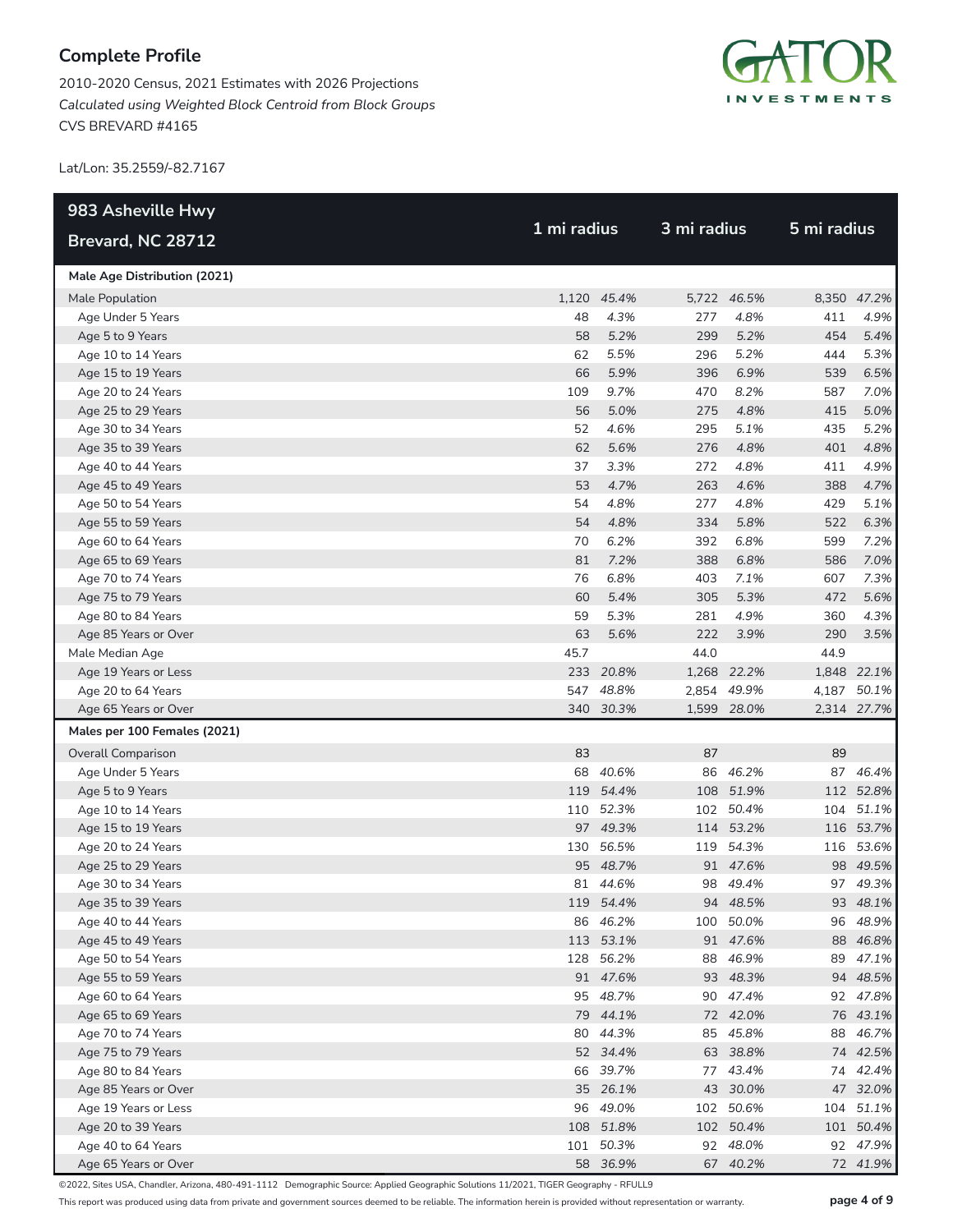2010-2020 Census, 2021 Estimates with 2026 Projections *Calculated using Weighted Block Centroid from Block Groups* CVS BREVARD #4165



Lat/Lon: 35.2559/-82.7167

| 983 Asheville Hwy                            |          | 1 mi radius |          | 3 mi radius |              |             |  |
|----------------------------------------------|----------|-------------|----------|-------------|--------------|-------------|--|
| Brevard, NC 28712                            |          |             |          |             | 5 mi radius  |             |  |
| Household Type (2021)                        |          |             |          |             |              |             |  |
| <b>Total Households</b>                      | 1,104    |             | 5,401    |             | 7,716        |             |  |
| Households with Children                     |          | 211 19.1%   |          | 1,106 20.5% |              | 1,643 21.3% |  |
| Average Household Size                       | 2.0      |             | 2.1      |             | 2.2          |             |  |
| Household Density per Square Mile            | 352      |             | 191      |             | 98           |             |  |
| Population Family                            | 1,705    | 69.1%       | 8,967    | 72.9%       | 13,555 76.6% |             |  |
| Population Non-Family                        |          | 545 22.1%   |          | 2,514 20.4% |              | 3,315 18.7% |  |
| <b>Population Group Quarters</b>             | 219      | 8.9%        | 818      | 6.7%        | 826          | 4.7%        |  |
| <b>Family Households</b>                     | 610      | 55.2%       |          | 3,244 60.1% |              | 4,884 63.3% |  |
| Married Couple Households                    |          | 454 74.5%   |          | 2,465 76.0% |              | 3,783 77.5% |  |
| Other Family Households with Children        |          | 155 25.5%   |          | 779 24.0%   |              | 1,101 22.5% |  |
| Family Households with Children              | 209      | 34.3%       |          | 1,093 33.7% |              | 1,625 33.3% |  |
| Married Couple with Children                 | 125      | 59.5%       | 659      | 60.3%       |              | 1,020 62.8% |  |
| Other Family Households with Children        |          | 85 40.5%    |          | 434 39.7%   |              | 604 37.2%   |  |
| Family Households No Children                |          | 400 65.7%   |          | 2,151 66.3% |              | 3,259 66.7% |  |
| Married Couple No Children                   |          | 330 82.4%   |          | 1,806 84.0% |              | 2,763 84.8% |  |
| Other Family Households No Children          |          | 70 17.6%    | 345      | 16.0%       |              | 497 15.2%   |  |
| Non-Family Households                        |          | 494 44.8%   |          | 2,157 39.9% |              | 2,832 36.7% |  |
| Non-Family Households with Children          | 2        | 0.4%        | 13       | 0.6%        | 18           | 0.6%        |  |
| Non-Family Households No Children            |          | 492 99.6%   | 2,145    | 99.4%       |              | 2,814 99.4% |  |
| Average Family Household Size                | 2.8      |             | 2.8      |             | 2.8          |             |  |
| Average Family Income                        | \$80,237 |             | \$89,717 |             | \$94,983     |             |  |
| Median Family Income                         | \$60,350 |             | \$68,313 |             | \$71,580     |             |  |
| Average Non-Family Household Size            | 1.1      |             | 1.2      |             | 1.2          |             |  |
| Marital Status (2021)                        |          |             |          |             |              |             |  |
| Population Age 15 Years or Over              | 2,126    |             | 10,535   |             | 15,082       |             |  |
| Never Married                                |          | 671 31.6%   |          | 2,909 27.6% |              | 3,751 24.9% |  |
| <b>Currently Married</b>                     |          | 825 38.8%   |          | 4,881 46.3% |              | 7,635 50.6% |  |
| <b>Previously Married</b>                    |          | 629 29.6%   |          | 2,744 26.1% |              | 3,695 24.5% |  |
| Separated                                    |          | 147 23.4%   |          | 505 18.4%   |              | 645 17.5%   |  |
| Widowed                                      |          | 295 46.8%   |          | 942 34.3%   |              | 1,261 34.1% |  |
| Divorced                                     |          | 187 29.8%   |          | 1,298 47.3% |              | 1,788 48.4% |  |
| <b>Educational Attainment (2021)</b>         |          |             |          |             |              |             |  |
| Adult Population Age 25 Years or Over        | 1,800    |             | 8,925    |             | 12,984       |             |  |
| Elementary (Grade Level 0 to 8)              | 95       | 5.3%        | 311      | 3.5%        | 399          | 3.1%        |  |
| Some High School (Grade Level 9 to 11)       | 96       | 5.4%        | 473      | 5.3%        | 791          | 6.1%        |  |
| High School Graduate                         | 457      | 25.4%       |          | 2,176 24.4% | 3,274        | 25.2%       |  |
| Some College                                 | 377      | 20.9%       |          | 2,023 22.7% |              | 2,827 21.8% |  |
| Associate Degree Only                        | 173      | 9.6%        | 727      | 8.1%        | 1,059        | 8.2%        |  |
| <b>Bachelor Degree Only</b>                  | 385      | 21.4%       | 1,899    | 21.3%       |              | 2,780 21.4% |  |
| Graduate Degree                              |          | 217 12.0%   |          | 1,316 14.7% |              | 1,855 14.3% |  |
| Any College (Some College or Higher)         |          | 1,152 64.0% |          | 5,965 66.8% |              | 8,520 65.6% |  |
| College Degree + (Bachelor Degree or Higher) |          | 601 33.4%   |          | 3,215 36.0% |              | 4,634 35.7% |  |

©2022, Sites USA, Chandler, Arizona, 480-491-1112 Demographic Source: Applied Geographic Solutions 11/2021, TIGER Geography - RFULL9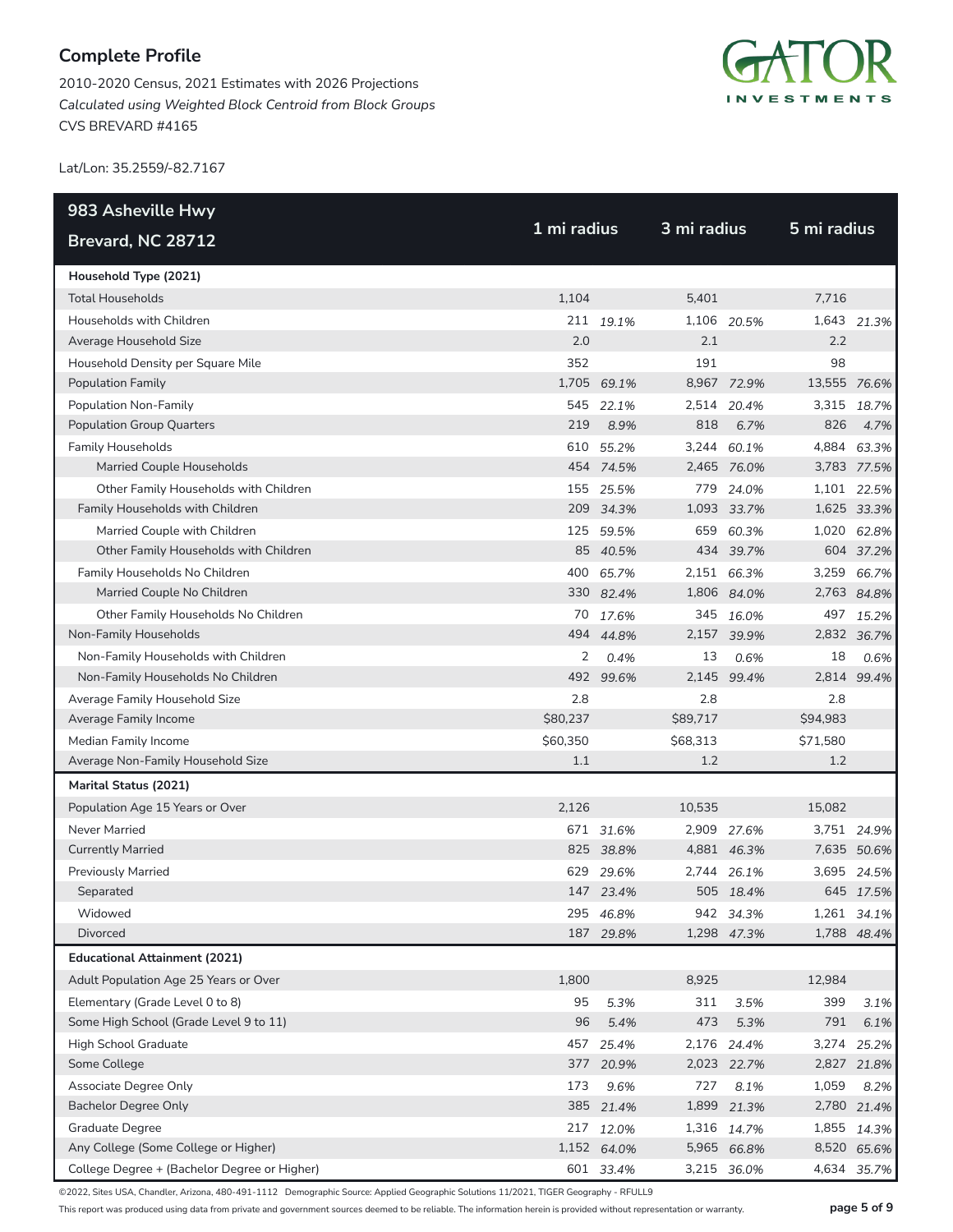2010-2020 Census, 2021 Estimates with 2026 Projections *Calculated using Weighted Block Centroid from Block Groups* CVS BREVARD #4165



Lat/Lon: 35.2559/-82.7167

| 983 Asheville Hwy                              |             |             | 3 mi radius |             |              |             |
|------------------------------------------------|-------------|-------------|-------------|-------------|--------------|-------------|
| Brevard, NC 28712                              | 1 mi radius |             |             |             | 5 mi radius  |             |
| Housing                                        |             |             |             |             |              |             |
| Total Housing Units (2021)                     | 1,237       |             | 6,218       |             | 8,879        |             |
| Total Housing Units (2020)                     | 1,265       |             | 6,227       |             | 8,950        |             |
| Historical Annual Growth (2020-2021)           | $-27$       |             | $-9$        |             | $-71$        |             |
| Housing Units Occupied (2021)                  |             | 1,104 89.2% |             | 5,401 86.9% |              | 7,716 86.9% |
| Housing Units Owner-Occupied                   |             | 698 63.2%   |             | 3,650 67.6% |              | 5,517 71.5% |
| Housing Units Renter-Occupied                  |             | 406 36.8%   |             | 1,751 32.4% |              | 2,199 28.5% |
| Housing Units Vacant (2021)                    |             | 133 10.8%   |             | 817 13.1%   |              | 1,163 13.1% |
| Household Size (2021)                          |             |             |             |             |              |             |
| <b>Total Households</b>                        | 1,104       |             | 5,401       |             | 7,716        |             |
| 1 Person Households                            |             | 455 41.2%   |             | 1,891 35.0% |              | 2,470 32.0% |
| 2 Person Households                            |             | 391 35.4%   |             | 2,130 39.4% |              | 3,150 40.8% |
| 3 Person Households                            |             | 113 10.2%   |             | 635 11.8%   |              | 970 12.6%   |
| 4 Person Households                            | 86          | 7.8%        | 464         | 8.6%        | 703          | 9.1%        |
| 5 Person Households                            | 35          | 3.2%        | 170         | 3.1%        | 266          | 3.4%        |
| 6 Person Households                            | 18          | 1.6%        | 78          | 1.4%        | 108          | 1.4%        |
| 7 or More Person Households                    | 5           | 0.5%        | 34          | 0.6%        | 48           | 0.6%        |
| Household Income Distribution (2021)           |             |             |             |             |              |             |
| HH Income \$200,000 or More                    | 44          | 4.0%        | 244         | 4.5%        | 350          | 4.5%        |
| HH Income \$150,000 to \$199,999               | 41          | 3.7%        | 188         | 3.5%        | 322          | 4.2%        |
| HH Income \$125,000 to \$149,999               | 31          | 2.8%        | 323         | 6.0%        | 472          | 6.1%        |
| HH Income \$100,000 to \$124,999               | 96          | 8.7%        | 344         | 6.4%        | 511          | 6.6%        |
| HH Income \$75,000 to \$99,999                 |             | 151 13.6%   |             | 676 12.5%   |              | 1,046 13.6% |
| HH Income \$50,000 to \$74,999                 |             | 166 15.0%   |             | 1,022 18.9% |              | 1,562 20.2% |
| HH Income \$35,000 to \$49,999                 |             | 133 12.1%   |             | 714 13.2%   |              | 978 12.7%   |
| HH Income \$25,000 to \$34,999                 |             | 186 16.8%   | 678         | 12.5%       |              | 935 12.1%   |
| HH Income \$15,000 to \$24,999                 |             | 136 12.3%   |             | 570 10.6%   | 722          | 9.4%        |
| HH Income \$10,000 to \$14,999                 | 36          | 3.3%        | 296         | 5.5%        | 368          | 4.8%        |
| HH Income Under \$10,000                       | 85          | 7.7%        | 346         | 6.4%        | 451          | 5.8%        |
| Household Vehicles (2021)                      |             |             |             |             |              |             |
| Households 0 Vehicles Available                | 69          | 6.3%        | 251         | 4.7%        | 332          | 4.3%        |
| Households 1 Vehicle Available                 |             | 455 41.2%   |             | 1,938 35.9% |              | 2,472 32.0% |
| Households 2 Vehicles Available                |             | 477 43.2%   |             | 2,324 43.0% |              | 3,363 43.6% |
| Households 3 or More Vehicles Available        | 103         | 9.4%        |             | 887 16.4%   |              | 1,548 20.1% |
| Total Vehicles Available                       | 1.743       |             | 9,671       |             | 14,655       |             |
| Average Vehicles per Household                 | 1.6         |             | 1.8         |             | 1.9          |             |
| Owner-Occupied Household Vehicles              |             | 1,229 70.5% | 7,369       | 76.2%       | 11,672 79.6% |             |
| Average Vehicles per Owner-Occupied Household  | 1.8         |             | 2.0         |             | 2.1          |             |
| Renter-Occupied Household Vehicles             |             | 514 29.5%   |             | 2,302 23.8% |              | 2,983 20.4% |
| Average Vehicles per Renter-Occupied Household | 1.3         |             | 1.3         |             | 1.4          |             |
| Travel Time (2021)                             |             |             |             |             |              |             |
| Worker Base Age 16 years or Over               | 829         |             | 4,743       |             | 6,986        |             |
| Travel to Work in 14 Minutes or Less           |             | 447 53.9%   |             | 2,153 45.4% |              | 2,930 41.9% |
| Travel to Work in 15 to 29 Minutes             |             | 124 14.9%   |             | 989 20.9%   |              | 1,570 22.5% |
| Travel to Work in 30 to 59 Minutes             | 188         | 22.7%       |             | 1,121 23.6% |              | 1,742 24.9% |
| Travel to Work in 60 Minutes or More           | 19          | 2.3%        | 147         | 3.1%        | 214          | 3.1%        |
| Work at Home                                   | 52          | 6.2%        | 333         | 7.0%        | 529          | 7.6%        |
| Average Minutes Travel to Work                 | 13.7        |             | 14.8        |             | 16.0         |             |

©2022, Sites USA, Chandler, Arizona, 480-491-1112 Demographic Source: Applied Geographic Solutions 11/2021, TIGER Geography - RFULL9

This report was produced using data from private and government sources deemed to be reliable. The information herein is provided without representation or warranty. **page 6 of 9**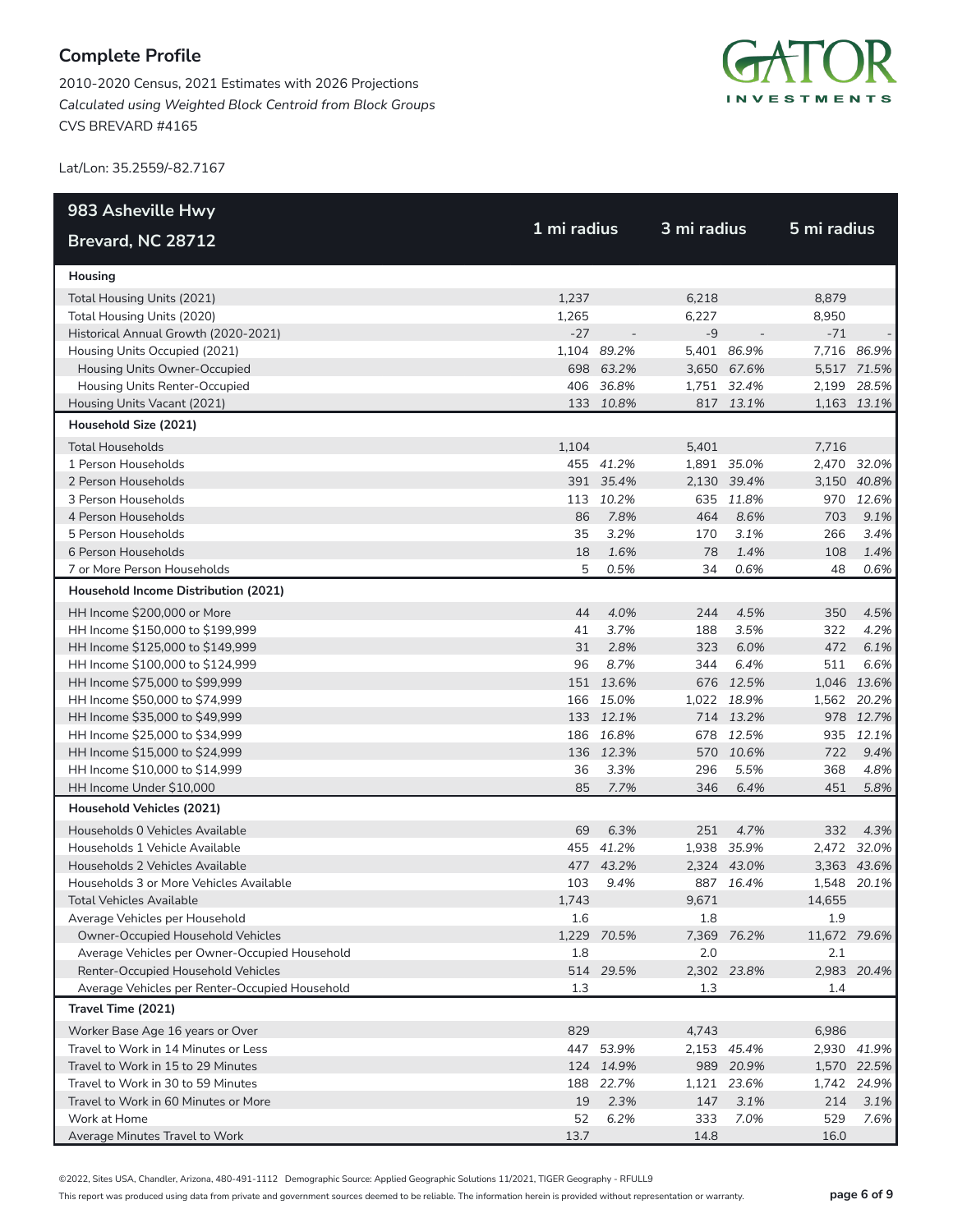2010-2020 Census, 2021 Estimates with 2026 Projections *Calculated using Weighted Block Centroid from Block Groups* CVS BREVARD #4165



Lat/Lon: 35.2559/-82.7167

| 983 Asheville Hwy                              | 1 mi radius    |             | 3 mi radius    |                          | 5 mi radius              |             |  |
|------------------------------------------------|----------------|-------------|----------------|--------------------------|--------------------------|-------------|--|
| Brevard, NC 28712                              |                |             |                |                          |                          |             |  |
| Transportation To Work (2021)                  |                |             |                |                          |                          |             |  |
| Worker Base Age 16 years or Over               | 829            |             | 4,743          |                          | 6.986                    |             |  |
| Drive to Work Alone                            |                | 668 80.5%   |                | 3,756 79.2%              |                          | 5,542 79.3% |  |
| Drive to Work in Carpool                       | 34             | 4.1%        | 274            | 5.8%                     | 471                      | 6.7%        |  |
| Travel to Work by Public Transportation        | 10             | 1.1%        | 21             | 0.4%                     | 23                       | 0.3%        |  |
| Drive to Work on Motorcycle                    |                |             | $\mathbf{1}$   | $\overline{\phantom{a}}$ | $\mathbf{1}$             |             |  |
| Bicycle to Work                                | 14             | 1.7%        | 102            | 2.1%                     | 111                      | 1.6%        |  |
| Walk to Work                                   | 51             | 6.1%        | 231            | 4.9%                     | 267                      | 3.8%        |  |
| <b>Other Means</b>                             |                |             | 26             | 0.5%                     | 42                       | 0.6%        |  |
| Work at Home                                   | 52             | 6.2%        | 333            | 7.0%                     | 529                      | 7.6%        |  |
| Daytime Demographics (2021)                    |                |             |                |                          |                          |             |  |
| <b>Total Businesses</b>                        | 145            |             | 748            |                          | 883                      |             |  |
| <b>Total Employees</b>                         | 2,020          |             | 6,430          |                          | 7,230                    |             |  |
| <b>Company Headquarter Businesses</b>          | 3              | 1.9%        | 22             | 2.9%                     | 27                       | 3.0%        |  |
| <b>Company Headquarter Employees</b>           | 40             | 2.0%        | 430            | 6.7%                     | 505                      | 7.0%        |  |
| <b>Employee Population per Business</b>        | 13.9 to 1      |             |                | 8.6 to 1                 |                          | 8.2 to 1    |  |
| <b>Residential Population per Business</b>     | 17.0 to 1      |             | 16.4 to 1      |                          | 20.0 to 1                |             |  |
| Adj. Daytime Demographics Age 16 Years or Over | 3,305          |             | 12,131         |                          | 15,192                   |             |  |
| <b>Labor Force</b>                             |                |             |                |                          |                          |             |  |
| Labor Population Age 16 Years or Over (2021)   | 2,115          |             | 10,444         |                          | 14,947                   |             |  |
| Labor Force Total Males (2021)                 |                | 947 44.8%   |                | 4,804 46.0%              |                          | 6,973 46.7% |  |
| Male Civilian Employed                         |                | 388 40.9%   |                | 2,331 48.5%              |                          | 3,503 50.2% |  |
| Male Civilian Unemployed                       | 23             | 2.5%        | 147            | 3.1%                     | 227                      | 3.3%        |  |
| Males in Armed Forces                          | $\overline{a}$ |             | $\overline{a}$ |                          | $\overline{\phantom{a}}$ |             |  |
| Males Not in Labor Force                       |                | 536 56.6%   |                | 2,326 48.4%              |                          | 3,243 46.5% |  |
| Labor Force Total Females (2021)               |                | 1,168 55.2% |                | 5,640 54.0%              |                          | 7,974 53.3% |  |
| Female Civilian Employed                       |                | 442 37.8%   |                | 2,411 42.8%              |                          | 3,482 43.7% |  |
| Female Civilian Unemployed                     | 20             | 1.7%        | 118            | 2.1%                     | 164                      | 2.1%        |  |
| <b>Females in Armed Forces</b>                 |                |             |                |                          |                          |             |  |
| Females Not in Labor Force                     |                | 707 60.5%   |                | 3,110 55.1%              |                          | 4,328 54.3% |  |
| Unemployment Rate                              | 43             | 2.0%        | 266            | 2.5%                     | 391                      | 2.6%        |  |
| Occupation (2021)                              |                |             |                |                          |                          |             |  |
| Occupation Population Age 16 Years or Over     | 829            |             | 4,743          |                          | 6,986                    |             |  |
| <b>Occupation Total Males</b>                  |                | 388 46.7%   |                | 2,331 49.2%              |                          | 3,503 50.1% |  |
| <b>Occupation Total Females</b>                |                | 442 53.3%   |                | 2,411 50.8%              |                          | 3,482 49.9% |  |
| Management, Business, Financial Operations     | 82             | 9.9%        |                | 607 12.8%                |                          | 903 12.9%   |  |
| Professional, Related                          |                | 212 25.5%   |                | 1,140 24.0%              |                          | 1,612 23.1% |  |
| Service                                        |                | 176 21.3%   |                | 969 20.4%                |                          | 1,403 20.1% |  |
| Sales, Office                                  |                | 208 25.0%   |                | 1,187 25.0%              |                          | 1,715 24.5% |  |
| Farming, Fishing, Forestry                     | 4              | 0.4%        | 12             | 0.2%                     | 17                       | 0.2%        |  |
| Construction, Extraction, Maintenance          | 41             | 4.9%        | 417            | 8.8%                     |                          | 722 10.3%   |  |
| Production, Transport, Material Moving         |                | 107 12.9%   | 412            | 8.7%                     | 614                      | 8.8%        |  |
| <b>White Collar Workers</b>                    |                | 501 60.4%   |                | 2,934 61.9%              |                          | 4,229 60.5% |  |
| <b>Blue Collar Workers</b>                     |                | 328 39.6%   |                | 1,809 38.1%              |                          | 2,756 39.5% |  |

©2022, Sites USA, Chandler, Arizona, 480-491-1112 Demographic Source: Applied Geographic Solutions 11/2021, TIGER Geography - RFULL9

This report was produced using data from private and government sources deemed to be reliable. The information herein is provided without representation or warranty. **page 7 of 9**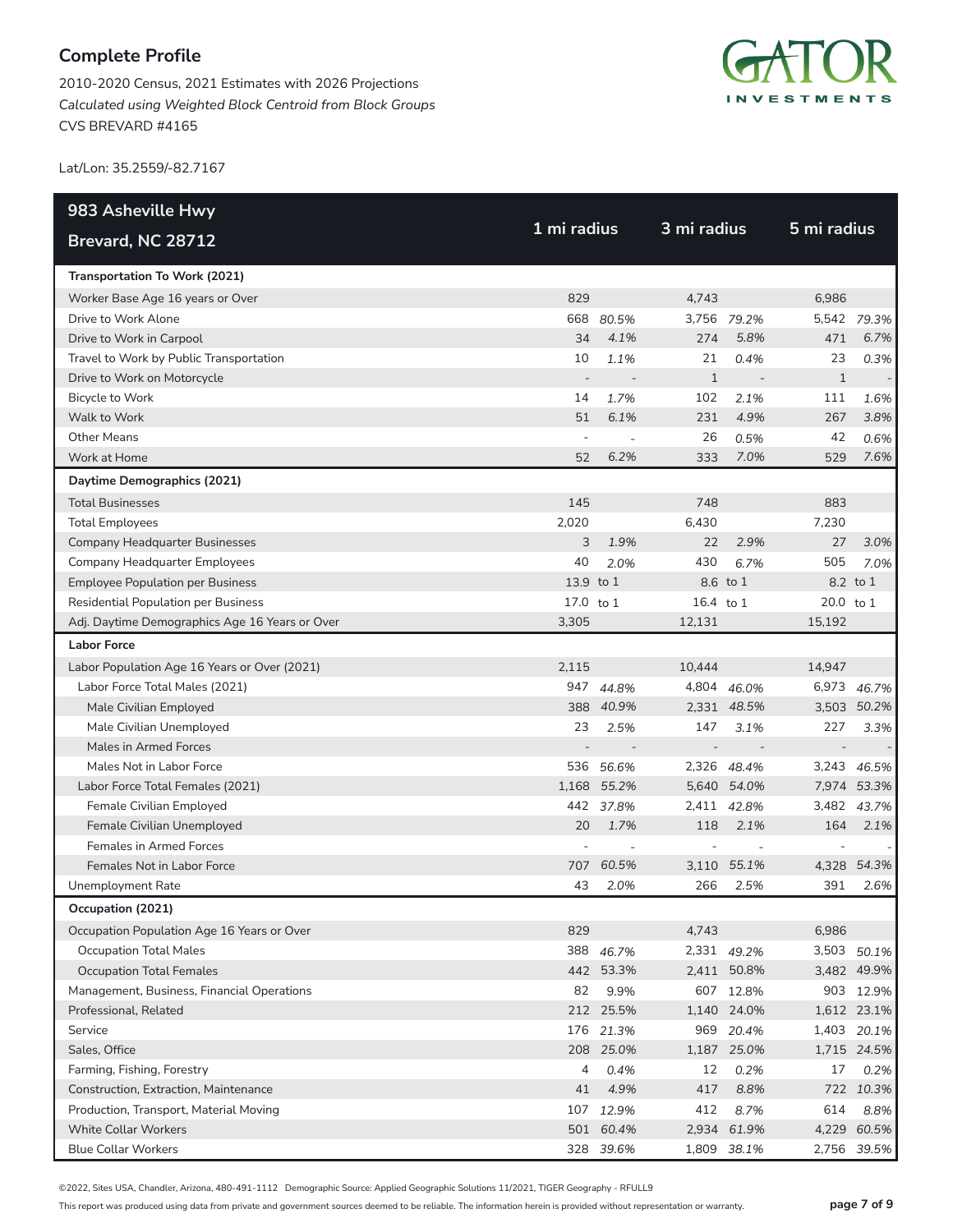2010-2020 Census, 2021 Estimates with 2026 Projections *Calculated using Weighted Block Centroid from Block Groups* CVS BREVARD #4165



Lat/Lon: 35.2559/-82.7167

| 983 Asheville Hwy                  |                          |                          |             |             |             |             |
|------------------------------------|--------------------------|--------------------------|-------------|-------------|-------------|-------------|
| Brevard, NC 28712                  | 1 mi radius              |                          | 3 mi radius |             | 5 mi radius |             |
| Units In Structure (2021)          |                          |                          |             |             |             |             |
| <b>Total Units</b>                 | 1,084                    |                          | 5,419       |             | 7,823       |             |
| 1 Detached Unit                    |                          | 807 74.5%                |             | 3,838 70.8% |             | 5,658 72.3% |
| 1 Attached Unit                    | 55                       | 5.1%                     | 161         | 3.0%        | 182         | 2.3%        |
| 2 Units                            | 49                       | 4.5%                     | 266         | 4.9%        | 289         | 3.7%        |
| 3 to 4 Units                       | 17                       | 1.5%                     | 246         | 4.5%        | 277         | 3.5%        |
| 5 to 9 Units                       | 27                       | 2.5%                     | 131         | 2.4%        | 144         | 1.8%        |
| 10 to 19 Units                     | 11                       | 1.0%                     | 69          | 1.3%        | 69          | 0.9%        |
| 20 to 49 Units                     | 20                       | 1.8%                     | 74          | 1.4%        | 79          | 1.0%        |
| 50 or More Units                   | 17                       | 1.6%                     | 30          | 0.6%        | 32          | 0.4%        |
| Mobile Home or Trailer             | 102                      | 9.4%                     |             | 577 10.6%   |             | 972 12.4%   |
| <b>Other Structure</b>             |                          |                          | 11          | 0.2%        | 16          | 0.2%        |
| Homes Built By Year (2021)         |                          |                          |             |             |             |             |
| Homes Built 2014 or later          | $\overline{a}$           |                          | 44          | 0.7%        | 70          | 0.8%        |
| Homes Built 2010 to 2013           | 50                       | 4.0%                     | 152         | 2.4%        | 212         | 2.4%        |
| Homes Built 2000 to 2009           | 209                      | 16.9%                    |             | 913 14.7%   |             | 1,354 15.2% |
| Homes Built 1990 to 1999           | 107                      | 8.6%                     | 475         | 7.6%        | 784         | 8.8%        |
| Homes Built 1980 to 1989           |                          | 127 10.3%                |             | 793 12.8%   |             | 1,148 12.9% |
| Homes Built 1970 to 1979           | 138                      | 11.2%                    | 911         | 14.7%       |             | 1,366 15.4% |
| Homes Built 1960 to 1969           |                          | 264 21.3%                |             | 808 13.0%   |             | 1,078 12.1% |
| Homes Built 1950 to 1959           | 65                       | 5.3%                     | 504         | 8.1%        | 716         | 8.1%        |
| Homes Built 1940 to 1949           | 101                      | 8.2%                     | 479         | 7.7%        | 602         | 6.8%        |
| Homes Built Before 1939            | 43                       | 3.4%                     | 321         | 5.2%        | 386         | 4.3%        |
| Median Age of Homes                | 39.0 yrs                 |                          | 39.8 yrs    |             | 38.4 yrs    |             |
| Home Values (2021)                 |                          |                          |             |             |             |             |
| Owner Specified Housing Units      | 698                      |                          | 3,650       |             | 5,517       |             |
| Home Values \$1,000,000 or More    | 6                        | 0.8%                     | 43          | 1.2%        | 78          | 1.4%        |
| Home Values \$750,000 to \$999,999 | 9                        | 1.2%                     | 46          | 1.3%        | 106         | 1.9%        |
| Home Values \$500,000 to \$749,999 | 58                       | 8.4%                     | 272         | 7.5%        | 353         | 6.4%        |
| Home Values \$400,000 to \$499,999 | 36                       | 5.1%                     | 308         | 8.4%        | 477         | 8.6%        |
| Home Values \$300,000 to \$399,999 | 59                       | 8.5%                     | 398         | 10.9%       |             | 644 11.7%   |
| Home Values \$250,000 to \$299,999 |                          | 72 10.3%                 |             | 530 14.5%   |             | 734 13.3%   |
| Home Values \$200,000 to \$249,999 | 144                      | 20.7%                    |             | 598 16.4%   | 870         | 15.8%       |
| Home Values \$175,000 to \$199,999 | 44                       | 6.3%                     | 198         | 5.4%        | 339         | 6.1%        |
| Home Values \$150,000 to \$174,999 |                          | 119 17.0%                | 354         | 9.7%        | 509         | 9.2%        |
| Home Values \$125,000 to \$149,999 | 38                       | 5.4%                     | 125         | 3.4%        | 228         | 4.1%        |
| Home Values \$100,000 to \$124,999 | 30                       | 4.2%                     | 209         | 5.7%        | 331         | 6.0%        |
| Home Values \$90,000 to \$99,999   | $\overline{\phantom{a}}$ |                          | 94          | 2.6%        | 123         | 2.2%        |
| Home Values \$80,000 to \$89,999   | 1                        | 0.2%                     | 89          | 2.5%        | 168         | 3.1%        |
| Home Values \$70,000 to \$79,999   |                          |                          | 31          | 0.8%        | 47          | 0.9%        |
| Home Values \$60,000 to \$69,999   | $\overline{\phantom{a}}$ | $\overline{a}$           | 83          | 2.3%        | 131         | 2.4%        |
| Home Values \$50,000 to \$59,999   |                          |                          | 17          | 0.5%        | 24          | 0.4%        |
| Home Values \$35,000 to \$49,999   | $\overline{\phantom{a}}$ | $\overline{\phantom{m}}$ | 48          | 1.3%        | 92          | 1.7%        |
| Home Values \$25,000 to \$34,999   |                          |                          | 25          | 0.7%        | 46          | 0.8%        |
| Home Values \$10,000 to \$24,999   | 83                       | 11.9%                    | 140         | 3.8%        | 151         | 2.7%        |
| Home Values Under \$10,000         |                          |                          | 42          | 1.1%        | 64          | 1.2%        |
| Owner-Occupied Median Home Value   | \$221,653                |                          | \$235,828   |             | \$232,758   |             |
| Renter-Occupied Median Rent        | \$588                    |                          | \$551       |             | \$554       |             |

©2022, Sites USA, Chandler, Arizona, 480-491-1112 Demographic Source: Applied Geographic Solutions 11/2021, TIGER Geography - RFULL9

This report was produced using data from private and government sources deemed to be reliable. The information herein is provided without representation or warranty. **page 8 of 9**